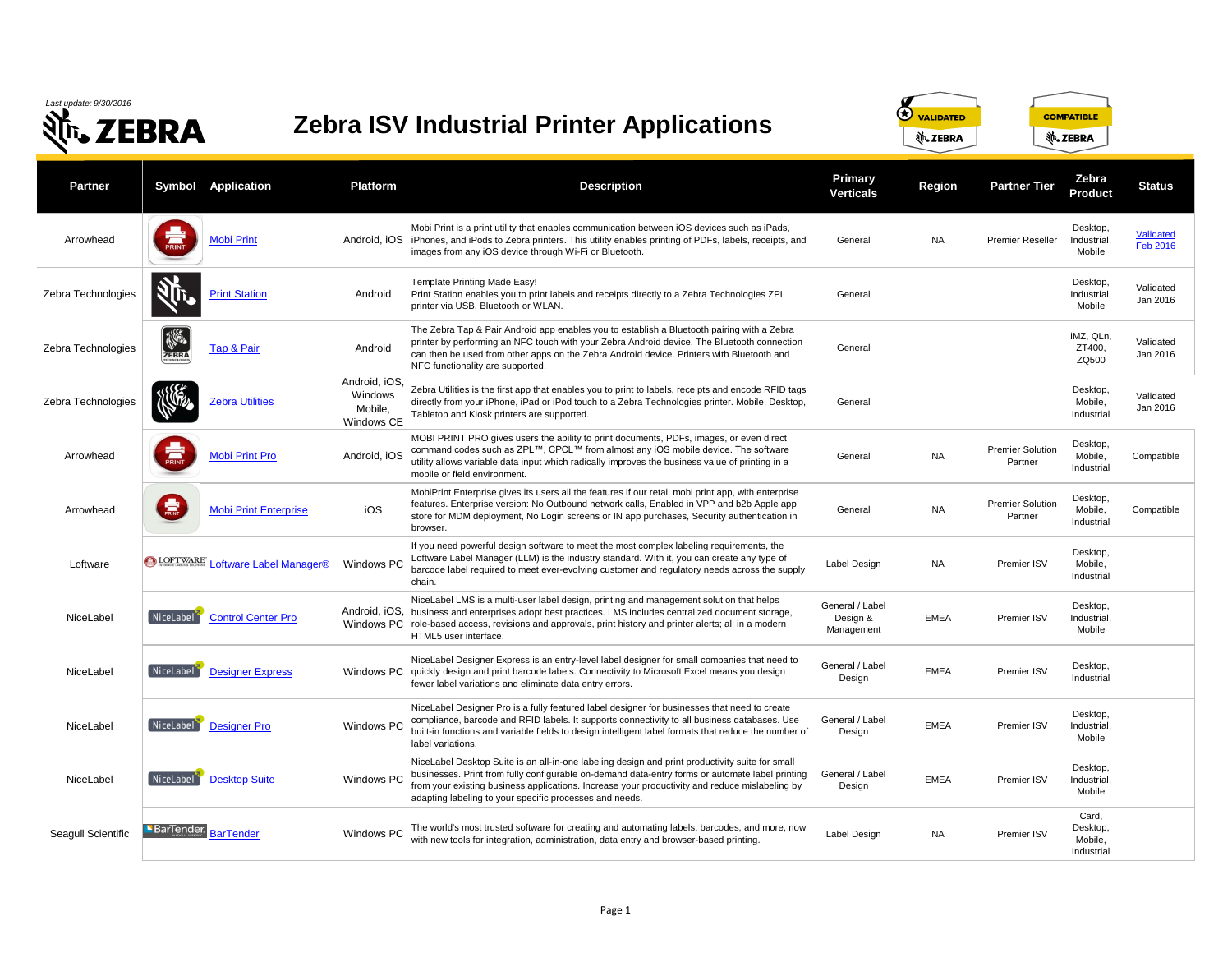*Last update: 9/30/2016*

**Nr.** ZEBRA

**Zebra ISV Industrial Printer Applications**



## **Partner Symbol Application Platform Description Primary Verticals Reg** Tecnocedi® is a web-browser solution that can run in a cloud-hosted or an On-Premise servibarras *servibarras* **[Tecnocedi®](http://www.servibarras.com/web/multimedia/index56.html)** Windows PC, server. The application is enabled with a set of logistics modules for warehouse management T&L / WMS LAT that allows the integration between business concepts and market needs. The solution is a Win Server complete Warehouse management system (WMS). Android, iOS, AirWatch® Mobile Device Management (MDM) enables businesses to address challenges VMWare **[Airwatch](http://www.air-watch.com/)** General / MDM N Win Mobile, associated with mobility by providing a simplified, efficient way to view and manage all devices Win Server from the central admin console. Android, iOS, The Reflexis StorePulse™ real-time customer engagement platform enables retailers to sense Reflexis Systems, Retail / Shipping S Systems, **Reflexis** [Reflexis StorePulse](http://www.reflexisinc.com/solutions/storepulse/) Win Mobile, key events and trends happening inside and outside stores and intelligently redirects store Windows PC associates to provide exceptional customer service. CODESOFT is designed for companies with complex label design and integration needs. Its Teklynx <u>[CODESOFT](http://www.teklynx.com/en/products/label-design-solutions/codesoft)</u> Windows PC advanced capabilities offer unmatched flexibility, power, and support, making it the best Label Design N. barcode labeling software for label printing in enterprise environments. Control your labeling process with LABEL ARCHIVE, TEKLYNX' label approval and secure LABIL ARCH label storage application. LABEL ARCHIVE allows you to track your label from the design Teklynx | **EX** [LABEL ARCHIVE](http://www.teklynx.com/en/products/enterprise-label-management-solutions/label-archive) Windows PC Label Design N. process all the way through approval and final distribution to eliminate the manual processes surrounding label format approval. LABEL MATRIX is feature-rich barcode label design software for companies with simple labeling complexities. It's a trusted solution for companies looking for simple barcode label Teklynx | **[LABEL MATRIX](http://www.teklynx.com/en/products/label-design-solutions/label-matrix)** Windows PC Label Design N design software at a reasonable price point. LABEL MATRIX is an intuitive application with an easy-to-navigate interface. LABELVIEW is designed for companies with mid-level labeling complexities. It adds a powerful, Label Design N Teklynx <u>[LABELVIEW](http://www.teklynx.com/en/products/label-design-solutions/labelview)</u> Windows PC easy-to-use barcode label design application to your company's business process that can be used by anyone from beginners to advanced users. Teklynx [SENTINEL](http://www.teklynx.com/en/products/enterprise-label-management-solutions/sentinel) SENTINEL Windows PC SENTINEL, TEKLYNX' print automation application, seamlessly runs in the background of your<br>SENTINEL SENTINEL Sustem and gives you the ability to centrally print on up to 1,000 printers system and gives you the ability to centrally print on up to 1,000 printers all at the same time. Label Design Label Design N. **R TENTES** TEKLYNX CENTRAL combines the proven technology of TEKLYNX barcode label design, Teklynx | [TEKLYNX CENTRAL](http://www.teklynx.com/en/products/enterprise-label-management-solutions/teklynx-central) Windows PC automated label printing, and label tracking software into a single browser-based solution that Label Design NA supports your entire labeling environment. centvia print-enables other apps (web, hybrid, and native apps) by extending printer access and Healthcare, Retail, Centrategy **Centrick** Controller Centvia Centria android, iOS printing services through a URL interface. Provides printer discovery and selection, printer access over Bluetooth and WiFi, document management, printer status checking. Eclipse DocOrigin ZPL Handler® is an enterprise-class, software solution providing an easy-to-Eclipse Corporation **Eclipse DocOrigin ZPL** Windows PC, use but powerful designer which gives users the power to design static or dynamic labels, forms Label Design N and documents. DocOrigin ZPL Handler provides a scalable software solution for the most **[Handler](http://eclipsecorp.us/products/docorigin.html)** Win Server DocOrigin critical business communications. Manufacturing / [Kodit UDI](http://www.kodit.com/) Ltd provides a comprehensive unique device identification (UDI) solution for<br>Kodit UDI Windows PC exercisation that manufacture curals a value and device identification (UDI) solution for Medical Device organisations that manufacture, supply or utilise medical devices. Labeling

| <u>rimary</u><br>erticals            | <b>Region</b> | <b>Partner Tier</b>     | Zebra<br><b>Product</b>                      | <b>Status</b>                |
|--------------------------------------|---------------|-------------------------|----------------------------------------------|------------------------------|
| L/WMS                                | LATAM         | <b>Business Partner</b> | Browser<br>Print,<br>ZT400                   | Validated<br>Aug 2016        |
| eral / MDM                           | <b>NA</b>     | Registered<br>Reseller  | iMZ, QLn,<br>ZD4/500,<br>ZT2/400,<br>ZQ500   | Validated<br>Jan 2016        |
| I / Shipping<br>Label                | <b>NA</b>     | <b>ISV Partner</b>      | Desktop,<br>Industrial,<br>Zebra<br>Commerce |                              |
| el Design                            | NA            | <b>ISV Partner</b>      | Desktop,<br>Mobile,<br>Industrial            |                              |
| el Design                            | <b>NA</b>     | <b>ISV Partner</b>      | Desktop,<br>Mobile,<br>Industrial            |                              |
| el Design                            | <b>NA</b>     | <b>ISV Partner</b>      | Desktop,<br>Mobile,<br>Industrial            |                              |
| el Design                            | <b>NA</b>     | <b>ISV Partner</b>      | Desktop,<br>Mobile,<br>Industrial            |                              |
| el Design                            | <b>NA</b>     | <b>ISV Partner</b>      | Desktop,<br>Mobile,<br>Industrial            |                              |
| el Design                            | <b>NA</b>     | <b>ISV Partner</b>      | Desktop,<br>Mobile,<br>Industrial            |                              |
| care, Retail,<br>T&L                 | NA            | Registered ISV          | iMZ, QLn,<br>ZQ110,<br>ZT200                 | Validated<br>Oct 2014        |
| el Design                            | NA            | Registered ISV          | ZT400,<br><b>Browser</b><br>Print            | Validated<br><b>Sep 2016</b> |
| / facturing<br>cal Device<br>abeling | EMEA          | Registered ISV          | Desktop,<br>Industrial                       | Validated<br><b>May 2015</b> |